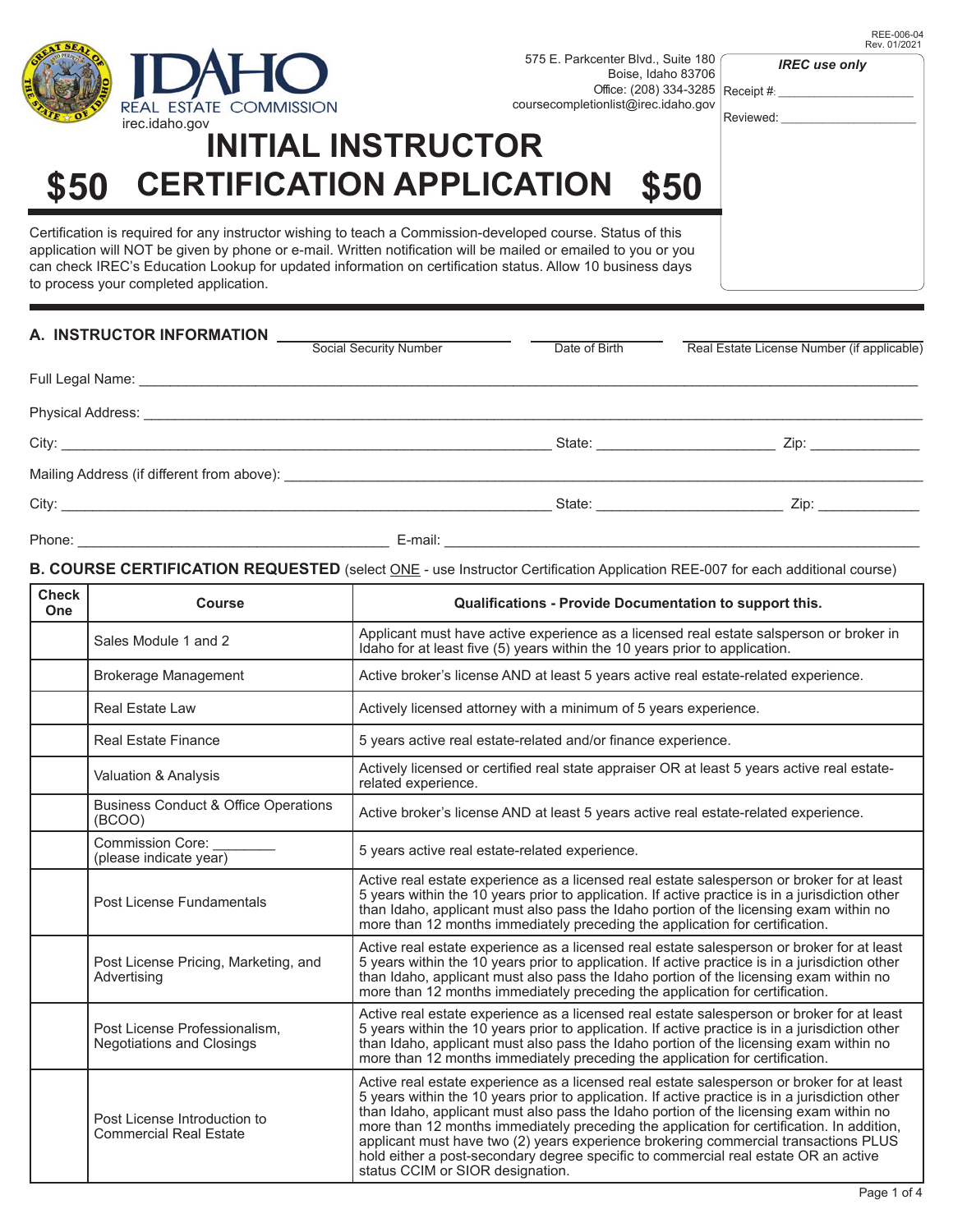**C.** You **MUST** complete the following requirements for the course for which you are requesting certification:

1. **Course Observation.** You must attend the entire course within three (3) years prior to the date of the application in order to get acquainted with the required course materials and the various levels of expertise of adult students in the courses. Attach a copy of your course completion certificate if the course does not appear on your education record.

2. **Pass the Course Final Examination.** You must successfully complete the final course exam, if any, for the most current version of the course in effect on the application date. If not successful on the first attempt, one (1) retake is allowed. Provide the following information:

Date of Exam: Pass: Fail:

#### **D. TEACHING QUALIFICATIONS** (select at least one from each category)

ADULT LEARNING THEORY (choose one)

Attended an IREC Instructor Development Workshop (IDW) during the preceding 2 years

CDEI Certification (Certified Distance Education Instructor)

Other acceptable training in methods for teaching adults (attach documentation to be reviewed for approval)

#### **AND**

TEACHING EXPERIENCE (choose one) - **You must attach documentation to support this.**

- Student Teaching:
	- *Teaching a minimum of 2 hours or 20% of the course material, whichever is greater, under the supervision of the certified instructor\*, and*
	- *Receiving favorable evaluations from students in the class; and*
	- *- Receiving a favorable recommendation from the certified instructor for the assistant teaching.*

Currently certified to teach by another licensing agency as a certified real estate instructor

Approved to teach a nationally-recognized real estate professional designation course

Hold the DREI designation from REEA

**E.** Have you ever had a real estate or other professional or occupational license suspended or revoked for disciplinary reasons or been refused a renewal of a license issued by any state or jurisdiction?

 $\vert$  YES (attach explanation and copy of final order/judgment)

 Have you ever been convicted, issued any fine, placed on probation, received a withheld judgment, or completed any sentence of confinement for or on account of ANY felony or a misdemeanor involving fraud, misrepresentation, or dishonest or dishonorable dealing in a court of proper jurisdiction? ("Convicted" means a plea of *nolo contendere* or guilty, a jury verdict of guilty or a court decision of guilt, whether or not a judgment or sentence has been imposed, withheld or suspended.)

NO YES **(attach explanation and copy of final order/judgment)**

- **F. Course Materials** (check one) please indicate which format you would like the course materials provided to you. CD/DVD Thumbdrive (must provide your own) One Drive
- **G.** Are you a military service member veteran?  $\Box$  NO  $\Box$  YES
- **H.** Are you or your spouse on active military duty? ◯ NO ◯ YES *(Fill out form REE-010 and attach)*

### **I. REQUIRED ATTACHMENTS - INCOMPLETE APPLICATIONS WILL BE IMMEDIATELY RETURNED WITHOUT PROCESSING.**

| <b>CHECKLIST</b> | <b>REQUIRED ATTACHMENTS</b>                                                                                                                                                                                                              | <b>IRECUSE</b><br><b>ONLY</b> |
|------------------|------------------------------------------------------------------------------------------------------------------------------------------------------------------------------------------------------------------------------------------|-------------------------------|
|                  | \$50 non-refundable fee for instructor certification for one (1) course (check or credit card<br>authorization form)                                                                                                                     |                               |
|                  | Documentation of real estate-related experience, licensure, or other qualifications. The definition<br>of real estate-related experience can be found in the Education & Certification Policy on the<br>Commission's website (Section B) |                               |
|                  | Documentation of completing course observation requirement and passing final course exam<br>(Section C)                                                                                                                                  |                               |
|                  | Proof of adult learning theory and teaching experience (Section D)                                                                                                                                                                       |                               |
|                  | Explanation and copy of final order/opinion/judgment, if applicable (Section E)                                                                                                                                                          |                               |
|                  | Copy of driver's license or other government-issued document showing full legal name                                                                                                                                                     |                               |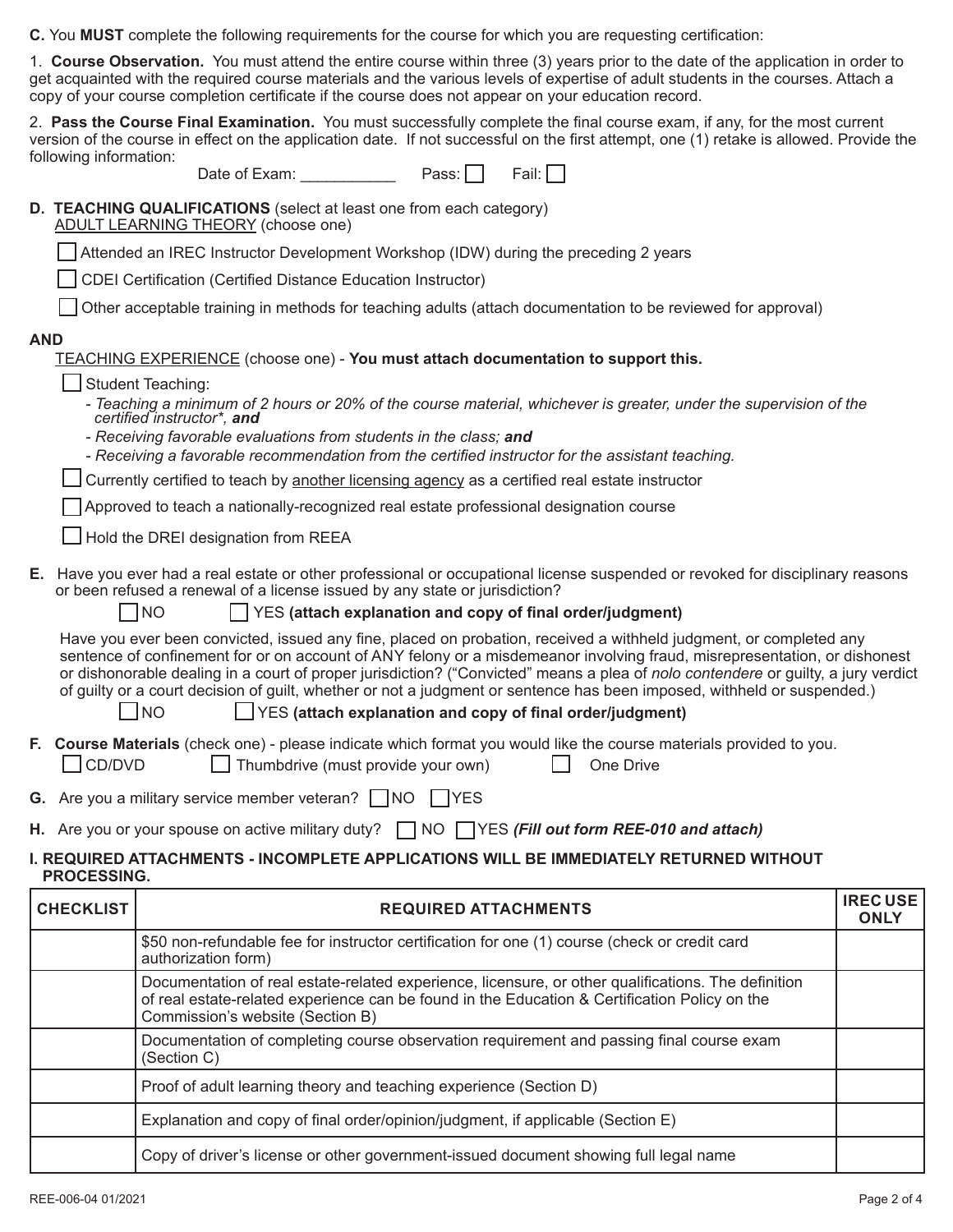**J.** The Applicant acknowledges certain course materials may contain proprietary documents or information that is the property of private persons or entities (including but not limited to Idaho REALTORS® Legal Forms) and are therefore limited to use in an educational environment and may be subject to further protections outlined under terms immediately preceding those specific materials. Applicant shall not disparage, discredit or besmirch the Legal Forms in any way; such activity would serve to degrade and/ or devalue the Association's property right in the Legal Forms. Applicant agrees to recognize and not infringe upon such copyright or other intellectual property rights.

I hereby appoint the Executive Director of the Idaho Real Estate Commission to act as my agent upon whom all judicial and other process or legal notices directed to me may be served. I hereby consent that any lawful process against me that is served upon the Executive Director shall be of the same legal force and validity as if served upon me and that this authority shall continue in force so long as any liability remains outstanding in the state of Idaho.

#### **I acknowledge it is my responsibility to provide written notice to the Idaho Real Estate Commission of any change of my personal name, address of personal residence, or personal telephone number within ten (10) days of the change.**

I certify that the foregoing information is true and correct to the best of my knowledge and belief.

\_\_\_\_\_\_\_\_\_\_\_\_\_\_\_\_\_\_\_\_\_\_\_\_\_\_\_\_\_\_\_\_\_\_\_\_\_\_\_\_\_\_\_\_\_\_\_\_\_\_\_ Applicant Signature

# **NOTARY IS REQUIRED**

| State of                          |      |    |                                |  |
|-----------------------------------|------|----|--------------------------------|--|
| County of                         | SS.  |    |                                |  |
| Signed (or attested) before me on | Date | by | Name of Individual (applicant) |  |
| Signature of Notary               |      |    | notary<br>seal                 |  |
| My Commission Expires             |      |    |                                |  |

**REFUND POLICY:** Because of rising costs associated with issuing a refund, it is the policy of the Idaho Real Estate Commission to refund overpayments of under \$25 only if requested in writing within 30 days of the Commission's receipt of the overpayment. Overpayments of \$25 or more will be automatically refunded to the licensee. There will be a \$20 fee assessed for each check returned for insufficient funds.